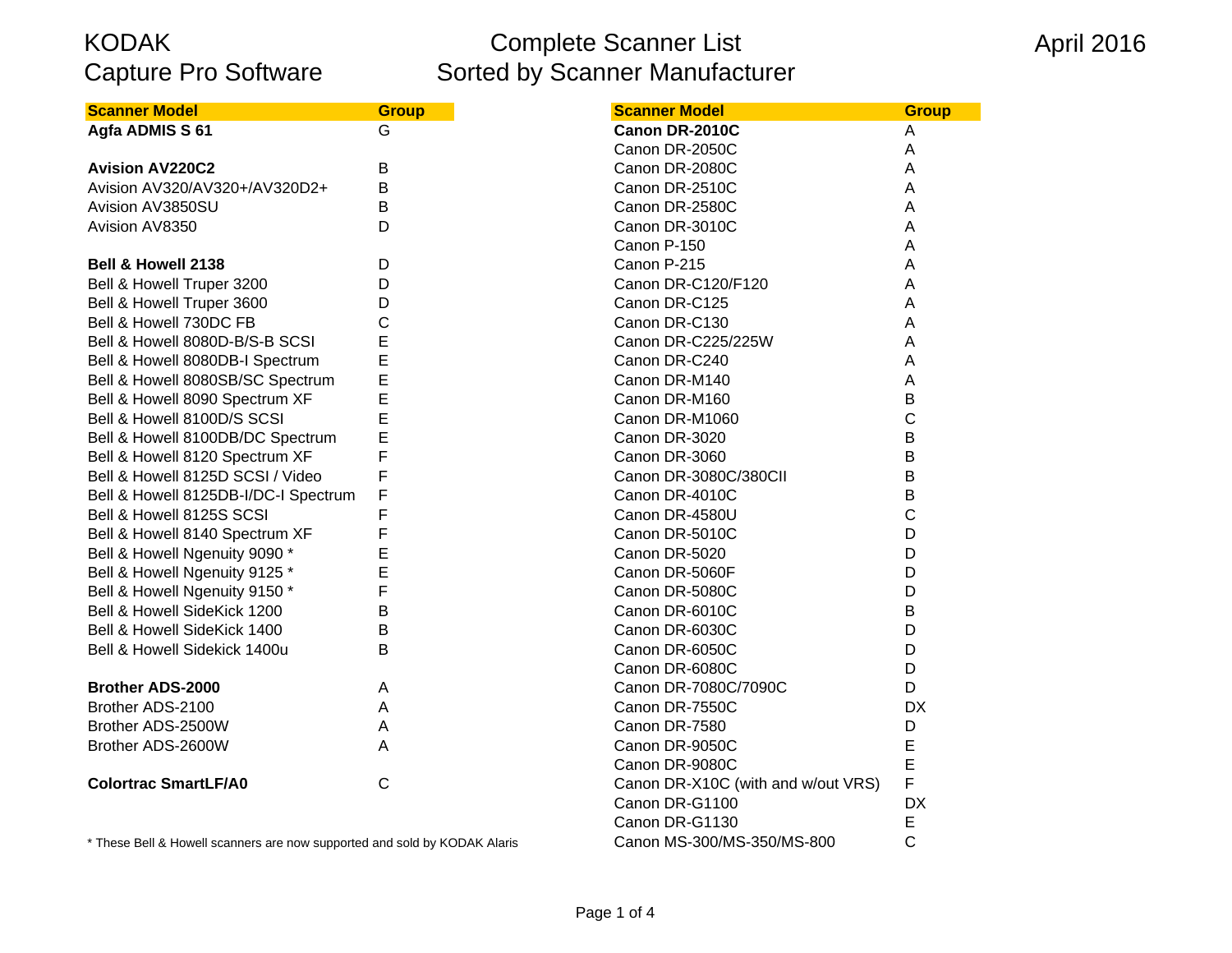## Complete Scanner List Sorted by Scanner Manufacturer

## April 2016

| <b>Scanner Model</b>      | <b>Group</b>   | <b>Scanner Model</b>                | <b>Group</b>   |
|---------------------------|----------------|-------------------------------------|----------------|
| <b>Contex XD2490</b>      | В              | Epson GT 1500                       | Α              |
| Contex SD4410             | $\mathsf{C}$   | Epson GT-2500                       | A              |
| Contex SD4430             | $\mathsf{C}$   | Epson GT-S50/GT-S80                 | A              |
| Contex SD4450             | $\mathsf{C}$   | Epson GT-20000                      | Α              |
| Contex SD4490             | $\overline{C}$ | <b>Epson GT-30000</b>               | $\overline{C}$ |
|                           |                | Epson DS-510                        | A              |
| Fujitsu fi-4120C2         | Α              | Epson DS-760                        | Α              |
| Fujitsu fi-4220C/4220C2   | A              | Epson DS-860                        | Β              |
| Fujitsu fi-4340C          | B              | Epson DS-50000                      | Α              |
| Fujitsu fi-4530C          | $\mathsf{C}$   | Epson DS-60000                      | B              |
| Fujitsu fi-4750C/4750L    | D              | <b>Epson DS-70000</b>               | D              |
| Fujitsu fi-4860C/4860C2   | D              | Hewlett-Packard ScanJet Pro 3000 s2 | A              |
| Fujitsu fi-5015C          | A              | Hewlett-Packard ScanJet 5000        | Α              |
| Fujitsu fi-5110C/fi-5120C | Α              | Hewlett-Packard ScanJet 5590        | Α              |
| Fujitsu fi-5220C          | A              | Hewlett-Packard ScanJet 7000        | B              |
| Fujistu fi-5530C/5530C2   | D              | Hewlett-Packard ScanJet 7500        | B              |
| Fujitsu fi-5650C          | D              | Hewlett-Packard ScanJet 7650        | A              |
| Fujitsu fi-5750C          | D              | Hewlett-Packard ScanJet 7800        |                |
| Fujitsu fi-5900C          | E              | Hewlett-Packard ScanJet 8200c       |                |
| Fujitsu fi-5950           | E              | Hewlett-Packard ScanJet 8250c       |                |
| Fujitsu fi-60F            | A              | Hewlett-Packard ScanJet 8270        |                |
| Fujitsu fi-6110           | Α              | Hewlett-Packard ScanJet 8290c       |                |
| Fujistu fi-6130/6130Z     | A              | Hewlett-Packard ScanJet 8350        |                |
| Fujitsu fi-6140/6140Z     | B              | Hewlett-Packard ScanJet 8390        | B              |
| Fujitsu fi-6230/6230Z     | A              | Hewlett-Packard ScanJet 9000        | D              |
| Fujitsu fi-6240/6240Z     | B              | Hewlett-Packard ScanJet N6350       |                |
| Fujitsu fi-6400           | <b>DX</b>      | Hewlett-Packard ScanJet N7710       | B              |
| Fujitsu fi-6670/6670A VRS | <b>DX</b>      | Hewlett-Packard ScanJet N8420       | Α              |
| Fujitsu fi-6750           | <b>DX</b>      | Hewlett-Packard ScanJet N8460       | B              |
| Fujitsu fi-6770/6770A VRS | <b>DX</b>      | Hewlett-Packard ScanJet N9120       | D              |
| Fujitsu fi-6800           | E              |                                     |                |
| Fujitsu fi-7140           | A              | Hitachi HT-4139                     | F              |
| Fujitsu fi-7160/fi-7180   | B              |                                     |                |
| Fujitsu fi-7260/fi-7280   | B              | InoTec Scamax 401/402/403 Series    | E              |
| Fujitsu M4097D/M4099D     | D              | InoTec Scamax 411/412/413 Series    | E              |
| Fujitsu ScanPartner 620C  | Α              | InoTec Scamax 421/422/423 Series    | F              |
| Fujitsu ScanPartner 93GX  | A              | InoTec Scamax 433 Series            | G              |
|                           |                | IngTec Scamay 510 Series            | G              |

| <b>Scanner Model</b>          | <b>Group</b>                                                                                                                                                                                                                                                                                                                                                                                                                                                                                                                                                                                                                                                                                                                                                                                                                                                          |
|-------------------------------|-----------------------------------------------------------------------------------------------------------------------------------------------------------------------------------------------------------------------------------------------------------------------------------------------------------------------------------------------------------------------------------------------------------------------------------------------------------------------------------------------------------------------------------------------------------------------------------------------------------------------------------------------------------------------------------------------------------------------------------------------------------------------------------------------------------------------------------------------------------------------|
| Epson GT 1500                 | A                                                                                                                                                                                                                                                                                                                                                                                                                                                                                                                                                                                                                                                                                                                                                                                                                                                                     |
| Epson GT-2500                 | А                                                                                                                                                                                                                                                                                                                                                                                                                                                                                                                                                                                                                                                                                                                                                                                                                                                                     |
| Epson GT-S50/GT-S80           | Α                                                                                                                                                                                                                                                                                                                                                                                                                                                                                                                                                                                                                                                                                                                                                                                                                                                                     |
| Epson GT-20000                | A                                                                                                                                                                                                                                                                                                                                                                                                                                                                                                                                                                                                                                                                                                                                                                                                                                                                     |
| Epson GT-30000                | C                                                                                                                                                                                                                                                                                                                                                                                                                                                                                                                                                                                                                                                                                                                                                                                                                                                                     |
| Epson DS-510                  | A                                                                                                                                                                                                                                                                                                                                                                                                                                                                                                                                                                                                                                                                                                                                                                                                                                                                     |
|                               | A                                                                                                                                                                                                                                                                                                                                                                                                                                                                                                                                                                                                                                                                                                                                                                                                                                                                     |
| Epson DS-860                  | B                                                                                                                                                                                                                                                                                                                                                                                                                                                                                                                                                                                                                                                                                                                                                                                                                                                                     |
|                               | Α                                                                                                                                                                                                                                                                                                                                                                                                                                                                                                                                                                                                                                                                                                                                                                                                                                                                     |
|                               | B                                                                                                                                                                                                                                                                                                                                                                                                                                                                                                                                                                                                                                                                                                                                                                                                                                                                     |
|                               | D                                                                                                                                                                                                                                                                                                                                                                                                                                                                                                                                                                                                                                                                                                                                                                                                                                                                     |
|                               | A                                                                                                                                                                                                                                                                                                                                                                                                                                                                                                                                                                                                                                                                                                                                                                                                                                                                     |
|                               | A                                                                                                                                                                                                                                                                                                                                                                                                                                                                                                                                                                                                                                                                                                                                                                                                                                                                     |
|                               | A                                                                                                                                                                                                                                                                                                                                                                                                                                                                                                                                                                                                                                                                                                                                                                                                                                                                     |
|                               | B                                                                                                                                                                                                                                                                                                                                                                                                                                                                                                                                                                                                                                                                                                                                                                                                                                                                     |
|                               | B                                                                                                                                                                                                                                                                                                                                                                                                                                                                                                                                                                                                                                                                                                                                                                                                                                                                     |
|                               | A                                                                                                                                                                                                                                                                                                                                                                                                                                                                                                                                                                                                                                                                                                                                                                                                                                                                     |
| Hewlett-Packard ScanJet 7800  | A                                                                                                                                                                                                                                                                                                                                                                                                                                                                                                                                                                                                                                                                                                                                                                                                                                                                     |
| Hewlett-Packard ScanJet 8200c | A                                                                                                                                                                                                                                                                                                                                                                                                                                                                                                                                                                                                                                                                                                                                                                                                                                                                     |
|                               | A                                                                                                                                                                                                                                                                                                                                                                                                                                                                                                                                                                                                                                                                                                                                                                                                                                                                     |
|                               | A                                                                                                                                                                                                                                                                                                                                                                                                                                                                                                                                                                                                                                                                                                                                                                                                                                                                     |
|                               | A                                                                                                                                                                                                                                                                                                                                                                                                                                                                                                                                                                                                                                                                                                                                                                                                                                                                     |
|                               | A                                                                                                                                                                                                                                                                                                                                                                                                                                                                                                                                                                                                                                                                                                                                                                                                                                                                     |
|                               | В                                                                                                                                                                                                                                                                                                                                                                                                                                                                                                                                                                                                                                                                                                                                                                                                                                                                     |
|                               | D                                                                                                                                                                                                                                                                                                                                                                                                                                                                                                                                                                                                                                                                                                                                                                                                                                                                     |
|                               | A                                                                                                                                                                                                                                                                                                                                                                                                                                                                                                                                                                                                                                                                                                                                                                                                                                                                     |
|                               | B                                                                                                                                                                                                                                                                                                                                                                                                                                                                                                                                                                                                                                                                                                                                                                                                                                                                     |
|                               | A                                                                                                                                                                                                                                                                                                                                                                                                                                                                                                                                                                                                                                                                                                                                                                                                                                                                     |
|                               | В                                                                                                                                                                                                                                                                                                                                                                                                                                                                                                                                                                                                                                                                                                                                                                                                                                                                     |
|                               | D                                                                                                                                                                                                                                                                                                                                                                                                                                                                                                                                                                                                                                                                                                                                                                                                                                                                     |
| Hitachi HT-4139               | F                                                                                                                                                                                                                                                                                                                                                                                                                                                                                                                                                                                                                                                                                                                                                                                                                                                                     |
|                               |                                                                                                                                                                                                                                                                                                                                                                                                                                                                                                                                                                                                                                                                                                                                                                                                                                                                       |
|                               | E                                                                                                                                                                                                                                                                                                                                                                                                                                                                                                                                                                                                                                                                                                                                                                                                                                                                     |
|                               | E                                                                                                                                                                                                                                                                                                                                                                                                                                                                                                                                                                                                                                                                                                                                                                                                                                                                     |
|                               | F                                                                                                                                                                                                                                                                                                                                                                                                                                                                                                                                                                                                                                                                                                                                                                                                                                                                     |
|                               | G                                                                                                                                                                                                                                                                                                                                                                                                                                                                                                                                                                                                                                                                                                                                                                                                                                                                     |
|                               | G                                                                                                                                                                                                                                                                                                                                                                                                                                                                                                                                                                                                                                                                                                                                                                                                                                                                     |
|                               | Ġ                                                                                                                                                                                                                                                                                                                                                                                                                                                                                                                                                                                                                                                                                                                                                                                                                                                                     |
|                               | Epson DS-760<br>Epson DS-50000<br>Epson DS-60000<br>Epson DS-70000<br>Hewlett-Packard ScanJet Pro 3000 s2<br>Hewlett-Packard ScanJet 5000<br>Hewlett-Packard ScanJet 5590<br>Hewlett-Packard ScanJet 7000<br>Hewlett-Packard ScanJet 7500<br>Hewlett-Packard ScanJet 7650<br>Hewlett-Packard ScanJet 8250c<br>Hewlett-Packard ScanJet 8270<br>Hewlett-Packard ScanJet 8290c<br>Hewlett-Packard ScanJet 8350<br>Hewlett-Packard ScanJet 8390<br>Hewlett-Packard ScanJet 9000<br>Hewlett-Packard ScanJet N6350<br>Hewlett-Packard ScanJet N7710<br>Hewlett-Packard ScanJet N8420<br>Hewlett-Packard ScanJet N8460<br>Hewlett-Packard ScanJet N9120<br>InoTec Scamax 401/402/403 Series<br>InoTec Scamax 411/412/413 Series<br>InoTec Scamax 421/422/423 Series<br><b>InoTec Scamax 433 Series</b><br><b>InoTec Scamax 510 Series</b><br><b>InoTec Scamax 515 Series</b> |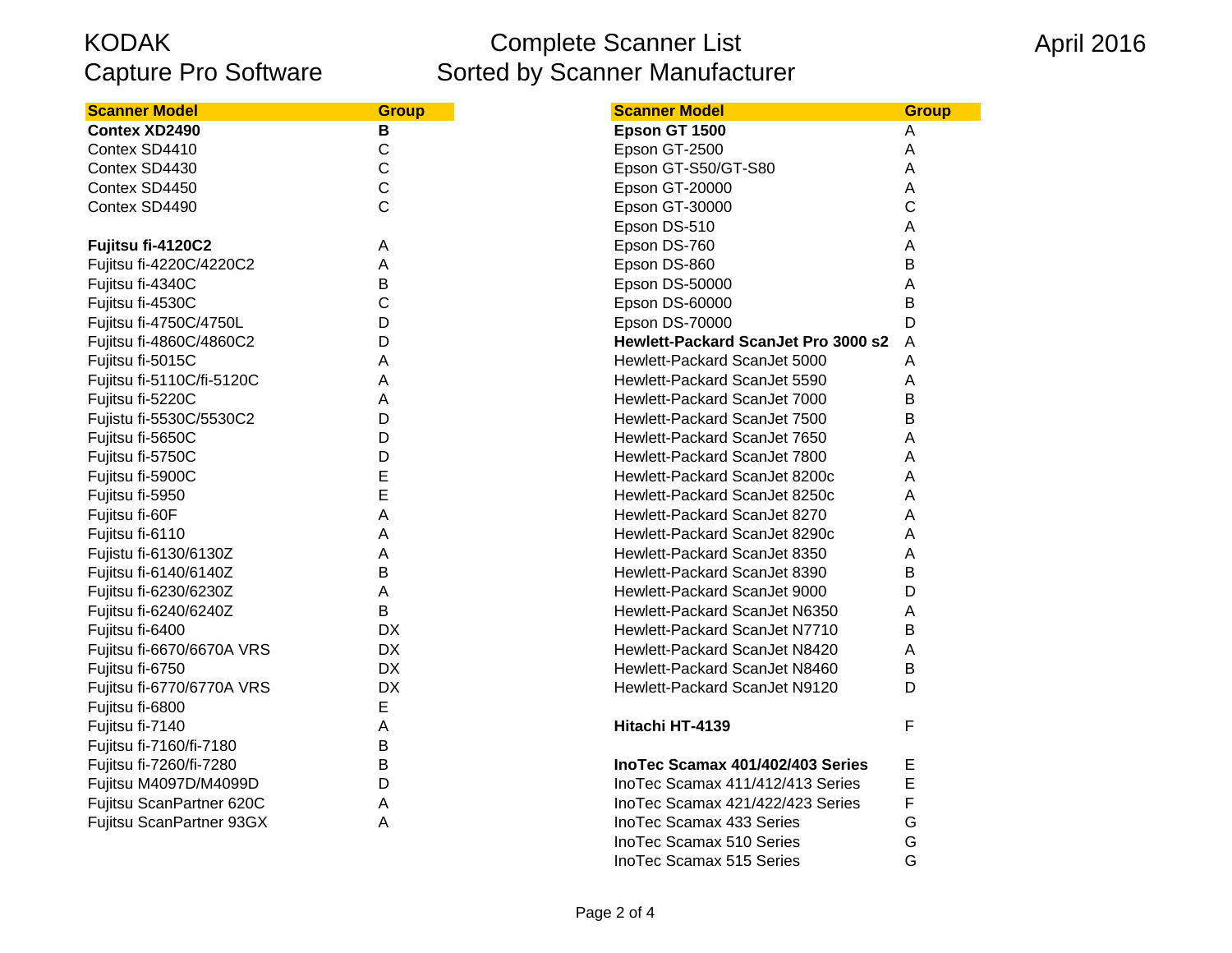# Complete Scanner List Sorted by Scanner Manufacturer

| <b>Scanner Model</b>                                         | <b>Group</b> | <b>Scanner Model</b>      |  |
|--------------------------------------------------------------|--------------|---------------------------|--|
| Kodak DIGITAL SCIENCE 3500                                   | E            | Kodak SCANMATE i920       |  |
| Kodak DIGITAL SCIENCE 3510                                   | E            | Kodak SCANMATE i940       |  |
| Kodak DIGITAL SCIENCE 3520D                                  | E            | Kodak SCANMATE i1120      |  |
| Kodak i30                                                    | A            | Kodak SCANMATE i1150      |  |
| Kodak i40                                                    | A            | Kodak SCANMATE i1180      |  |
| Kodak i55                                                    | B            | Kodak i1190/i1190e        |  |
| Kodak i65                                                    | B            | Kodak i1840               |  |
| Kodak i150                                                   | C            | Kodak i1860               |  |
| Kodak i160                                                   | $\mathbf C$  | Kodak i2400/i2420         |  |
| Kodak i250                                                   | D            | Kodak i2600/i2620         |  |
| Kodak i260                                                   | D            | Kodak i2800/i2820         |  |
| Kodak i280                                                   | D            | Kodak i2900               |  |
| Kodak i610                                                   | E            | Kodak i3200               |  |
| Kodak i620                                                   | E            | Kodak i3250               |  |
| Kodak i640                                                   | E            | Kodak i3300               |  |
| Kodak i660                                                   | F            | Kodak i3400               |  |
| Kodak i730                                                   | E            | Kodak i3450               |  |
| Kodak i750                                                   | E            | Kodak i4200/i4200 Plus    |  |
| Kodak i780                                                   | F            | Kodak i4250               |  |
| Kodak i810                                                   | F            | Kodak i4600/i4600 Plus    |  |
| Kodak i820                                                   | F            | Kodak i4650               |  |
| Kodak i830                                                   | G            | Kodak i4850               |  |
| Kodak i840                                                   | G            | Kodak i5200/i5200V        |  |
| Kodak i1210/i1220                                            | A            | Kodak i5250               |  |
| Kodak i1310/i1320                                            | B            | Kodak i5600/i5600V        |  |
| Kodak i1405                                                  | B            | Kodak i5650               |  |
| Kodak i1410                                                  | D            | Kodak i5800               |  |
| Kodak i1420                                                  | D            | Kodak i5850               |  |
| Kodak i1440                                                  | D            | Kodak Ngenuity 9090       |  |
|                                                              |              | Kodak Ngenuity 9125       |  |
| Kodak Capture Pro Auto Import *                              | E            | Kodak Ngenuity 9150       |  |
|                                                              |              | Kodak PS50/PS80           |  |
| * Auto Import functionality is also available in the Capture |              | Kodak PS410               |  |
| Pro Software Auto Import Edition. Please note that scanning  |              | Kodak PS810               |  |
| is not supported in the Auto Import Edition.                 |              | Kodak SideKick 1200/1400u |  |

| Kodak SCANMATE i1180      | Α         |
|---------------------------|-----------|
| Kodak i1190/i1190e        | Α         |
| Kodak i1840               | G         |
| Kodak i1860               | G         |
| Kodak i2400/i2420         | A         |
| Kodak i2600/i2620         | A         |
| Kodak i2800/i2820         | B         |
| Kodak i2900               | B         |
| Kodak i3200               | C         |
| Kodak i3250               | C         |
| Kodak i3300               | C         |
| Kodak i3400               | D         |
| Kodak i3450               | D         |
| Kodak i4200/i4200 Plus    | <b>DX</b> |
| Kodak i4250               | <b>DX</b> |
| Kodak i4600/i4600 Plus    | E         |
| Kodak i4650               | E         |
| Kodak i4850               | E         |
| Kodak i5200/i5200V        | E         |
| Kodak i5250               | E         |
| Kodak i5600/i5600V        | F         |
| Kodak i5650               | F         |
| Kodak i5800               | G         |
| Kodak i5850               | Ġ         |
| Kodak Ngenuity 9090       | E         |
| Kodak Ngenuity 9125       | E         |
| Kodak Ngenuity 9150       | F         |
| Kodak PS50/PS80           | A         |
| Kodak PS410               | A         |
| Kodak PS810               | B         |
| Kodak SideKick 1200/1400u | B         |
| Kodak Truper 3200/3210    | D         |
| Kodak Truper 3600/3610    | D         |